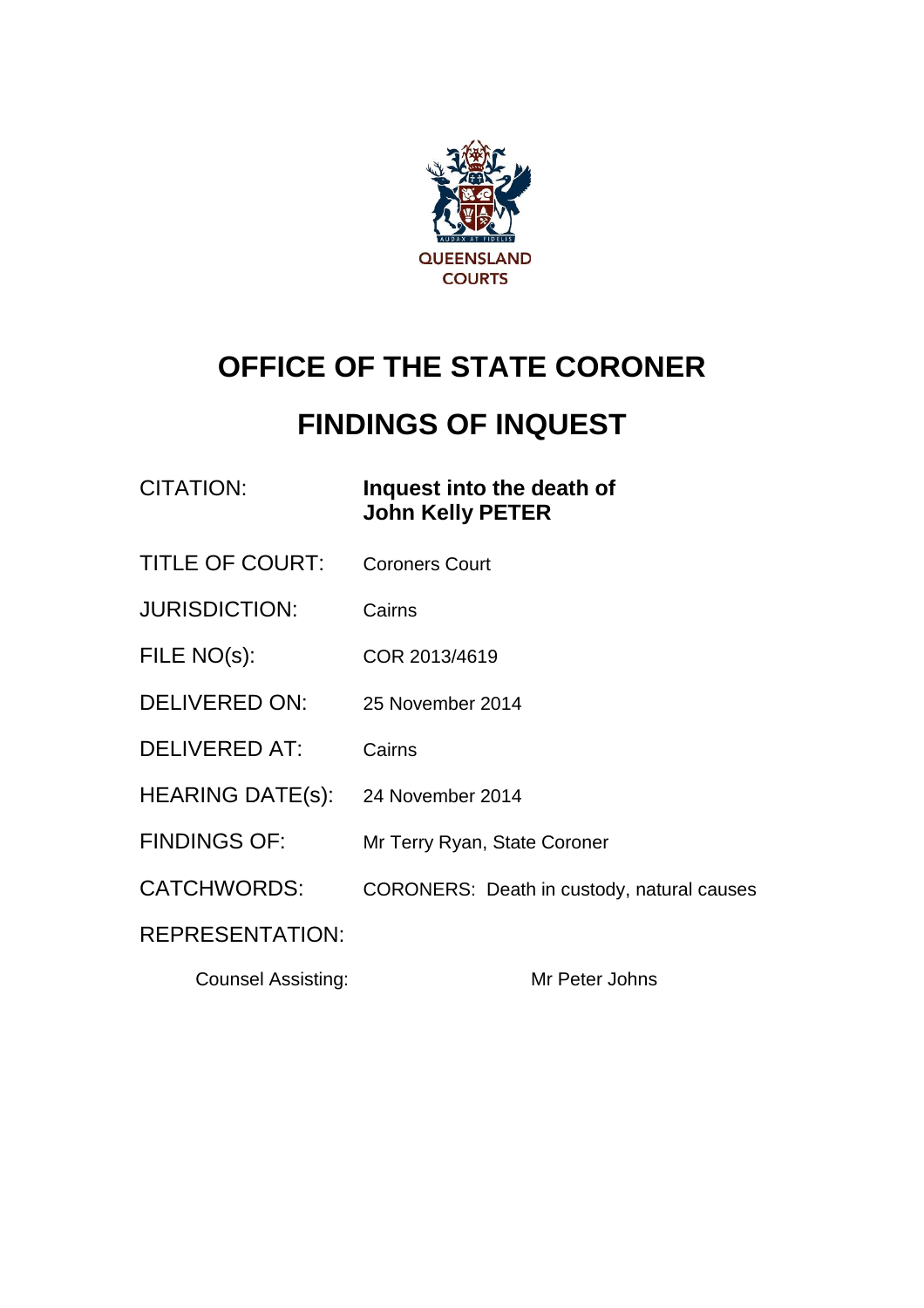### Table of Contents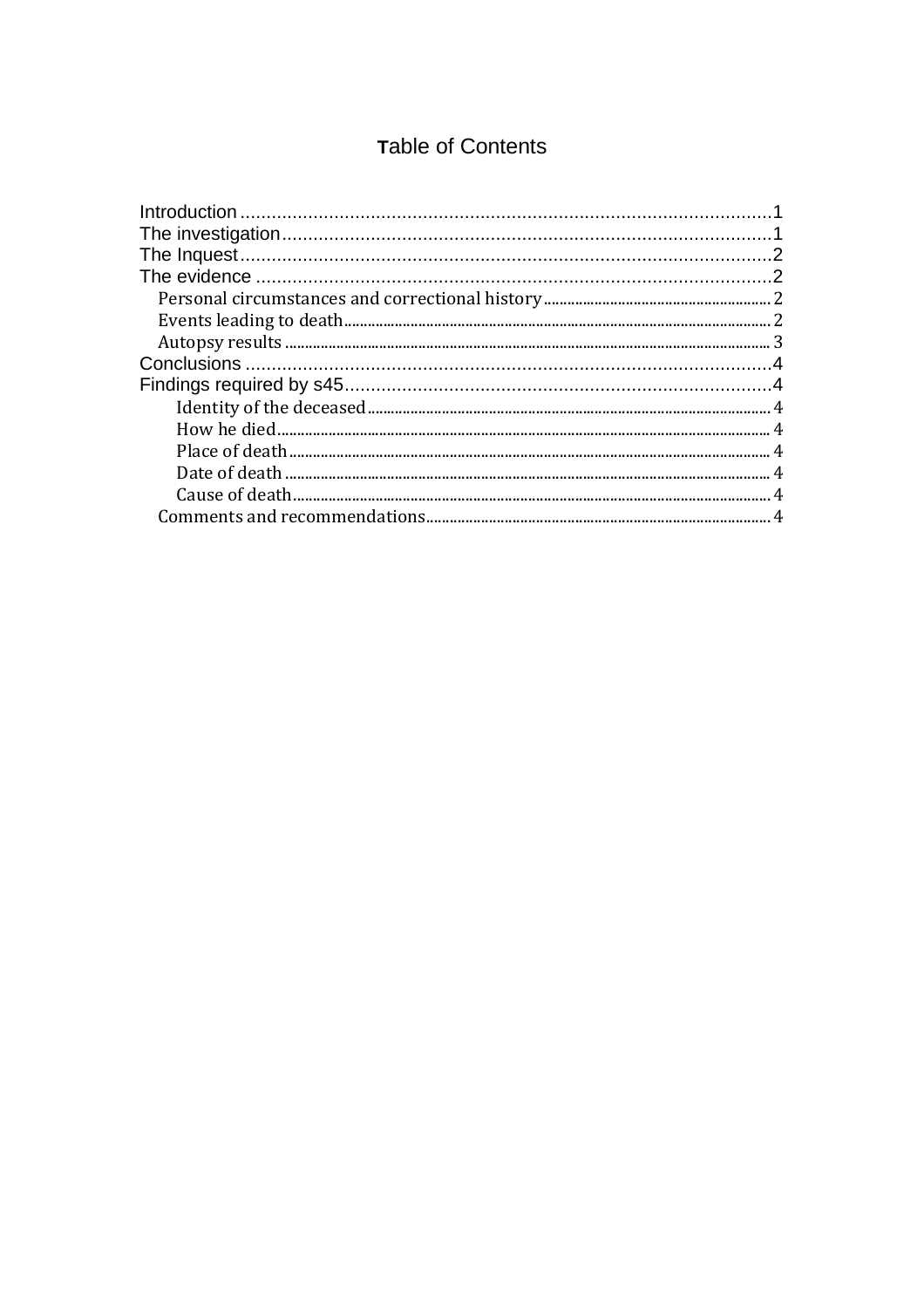The *Coroners Act 2003* provides in ss. 45 and 47 that when an inquest is held into a death in custody, the coroner's written findings must be given to the family of the person who died, each of the persons or organisations granted leave to appear at the inquest and to various officials with responsibility for the justice system. These are my findings in relation to the death of John Kelly Peter. They will be distributed in accordance with the requirements of the Act and posted on the web site of the Office of the State Coroner.

### <span id="page-2-0"></span>**Introduction**

John Peter was 61 years of age when he was incarcerated in March 2013. At that time he was suffering numerous chronic health conditions, including congestive heart disease. That condition deteriorated rapidly throughout the course of 2013 and despite regular treatment in hospital, it led to his peaceful death on Boxing Day.

These findings:

- confirm the identity of the deceased person, how he died, and the time, place and medical cause of his death;
- consider whether any third party contributed to his death;
- determine whether the authorities charged with providing for the prisoner's health care adequately discharged that responsibility; and
- consider whether any changes to procedures or policies could reduce the likelihood of deaths occurring in similar circumstances or otherwise contribute to public health and safety or the administration of justice.

# <span id="page-2-1"></span>**The investigation**

An investigation into the circumstances leading to the death of Mr Peter was conducted by Detective Senior Constables Amanda Watt and David Caruana from the Queensland Police Service (QPS) Corrective Services Investigation Unit (CSIU). The report of DSC Watt report was tendered at the inquest.

Local police attended Lotus Glen Correctional Centre (LGCC) where they were advised Mr Peter had died in the medical facility. Those officers inspected Mr Peter's body and secured the area. Officers from Atherton CIB also attended along with a forensic services officer. Numerous photographs were taken of the body in situ and these were later tendered at the inquest. An incident log had been commenced by Queensland Corrective Service (QCS) officers and this was secured by police. Mr Peter's body was transported to the Cairns morgue where an autopsy examination later took place.

The CSIU officers attended LGCC on 27 December 2013 and inspected the medical centre and Mr Peter's cell. They took statements from prison and medical staff. They also took a statement from Wilfred Mooka, Mr Peter's nephew and fellow prisoner, who had acted as his carer up until his death.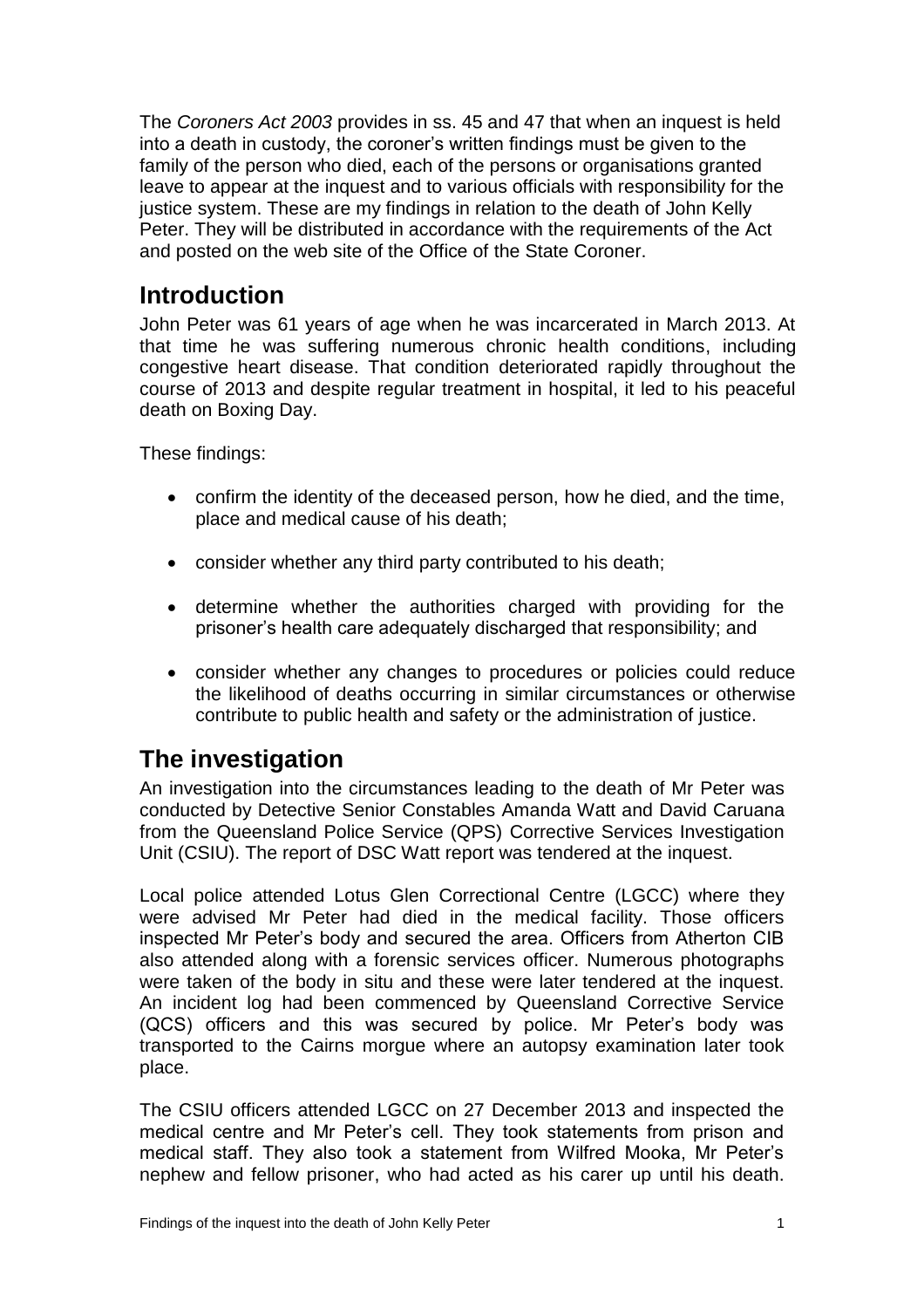Medical records were seized from LGCC and Mareeba and Cairns hospitals. These were supplied to the pathologist conducting the autopsy. A statement from the Senior Medical Officer at Mareeba Hospital was provided to the inquest. This set out the history of Mr Peter's chronic conditions and the steps taken to treat them while he was in custody.

I am satisfied that the investigation was thoroughly and professionally conducted and that all relevant material was accessed.

## <span id="page-3-0"></span>**The Inquest**

An inquest was held in Cairns on 24 November 2014. All of the statements, records of interview, medical records, photographs and materials gathered during the investigation were tendered at the inquest. Oral evidence was heard from the investigating police officer, Detective Senior Constable Caruana.

Members of Mr Peter's family attended the inquest and I take this opportunity to extend to them my sincere condolences.

I am satisfied that all the material necessary to make the requisite findings was placed before me at the inquest.

## <span id="page-3-1"></span>**The evidence**

#### <span id="page-3-2"></span>*Personal circumstances and correctional history*

John Kelly Peter was born on 21 May 1951 at Thursday Island making him 62 when he died. On 5 March 2013 he was convicted of a number of sexual offences which had occurred between 1993 and 2003. He was sentenced for the most serious offence to four years imprisonment. The sentences of imprisonment were to be suspended after he served 18 months imprisonment, with an operational period of five years.

On 6 March 2013 Mr Peter was received at LGCC where he underwent a medical assessment. That assessment and analysis of medical records established that he had many chronic medical conditions. Dr Margaret Purcell, a senior medical officer at Mareeba Hospital regularly treated Mr Peter in her capacity as a visiting medical officer at LGCC. She noted these conditions to include "*…diabetes, hypertension, heart failure, raised lipids and chronic hep B."* Dr Purcell stated that all relevant medication was provided to Mr Peter from the time of his reception at LGCC. Records indicate that Mr Peter remained compliant with his medication regime throughout his time in custody.

#### <span id="page-3-3"></span>*Events leading to death*

On 13 April 2013 Mr Peter was transported to Mareeba Hospital where he was found to have a large right pleural effusion. This was tapped at Mareeba before Mr Peter was transferred to Cairns Hospital where he was admitted for further management.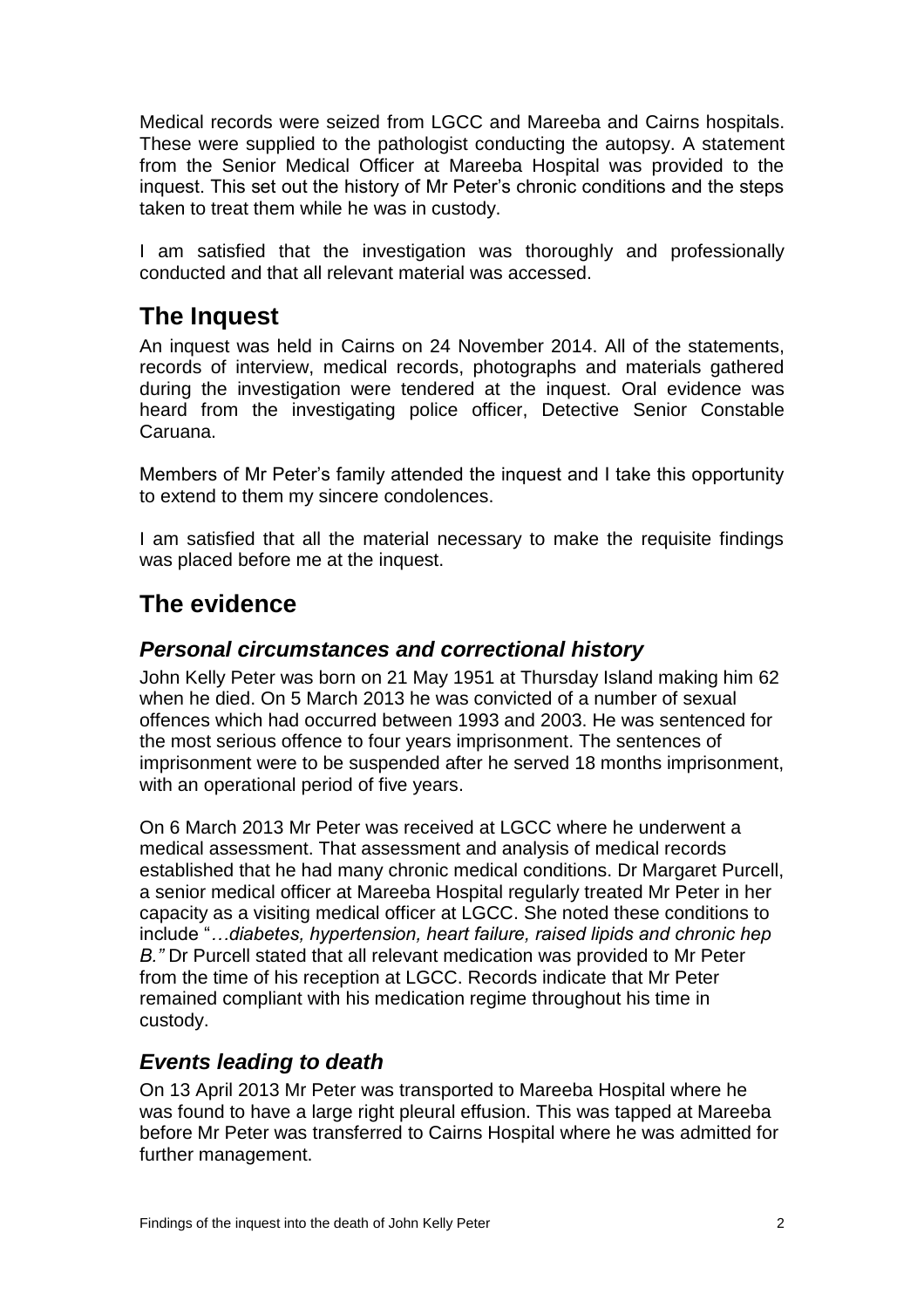Over the following months Mr Peter returned to hospital on a number of occasions to have the pleural effusion drained. It was noted by medical staff that the effusion was resulting from Mr Peter's congestive cardiac failure and ultimately decided that the repeated draining was not helping him. Focus turned to ongoing treatment for his heart failure, which involved regular admission to hospital during which he would be given diuretics and have his electrolytes corrected.

Over the second half of 2013 it became increasingly evident that Mr Peter was not responding to treatment. His heart condition was deteriorating with no obvious treatment options. In consultation with medical staff at Cairns and Mareeba on 7 December 2013 Mr Peter agreed to the implementation of a 'do not resuscitate' order. I am satisfied that the implications of this order and the other options available were explained appropriately prior to Mr Peter's consent being obtained.

In July 2013 Wilfred Mooka, Mr Peter's nephew, who was also in custody at LGCC, was moved into a nearby cell. Over the following months Mr Mooka provided daily care for Mr Peter as he became increasingly frail.

On Christmas day 2013 staff at LGCC contacted Dr Purcell to advise that Mr Peter had collapsed and his condition was deteriorating. Dr Purcell gave advice to nursing staff about appropriate management for Mr Peter. She knew it was Mr Peter's preference to stay at LGCC rather than being transported to hospital. On this basis Mr Peter remained in the palliative care of nursing staff and his nephew, Mr Mooka, until Boxing Day when, at 10:30am, he passed away.

#### <span id="page-4-0"></span>*Autopsy results*

An external autopsy examination was carried out on 31 December 2013 by an experienced forensic pathologist, Dr Paull Botterill

Samples of blood were taken and sent for toxicological analysis. Dr Botterill examined Mr Peter's medical records before submitting his report.

After his initial assessment Dr Botterill agreed with the clinical assessment that Mr Peter had likely died from congestive heart failure caused by ischaemic heart disease. Dr Botterill predicated this opinion upon his receipt of toxicology results which he noted, when they were later received, did not indicate anything unusual.

Dr Botterill issued a certificate listing the cause of death as:

*1(a) Congestive cardiac failure,* due to or as a consequence of, *1(b) Ischaemic heart disease.*

Other significant conditions:

2. *Type 2 diabetes mellitus; chronic kidney disease*.